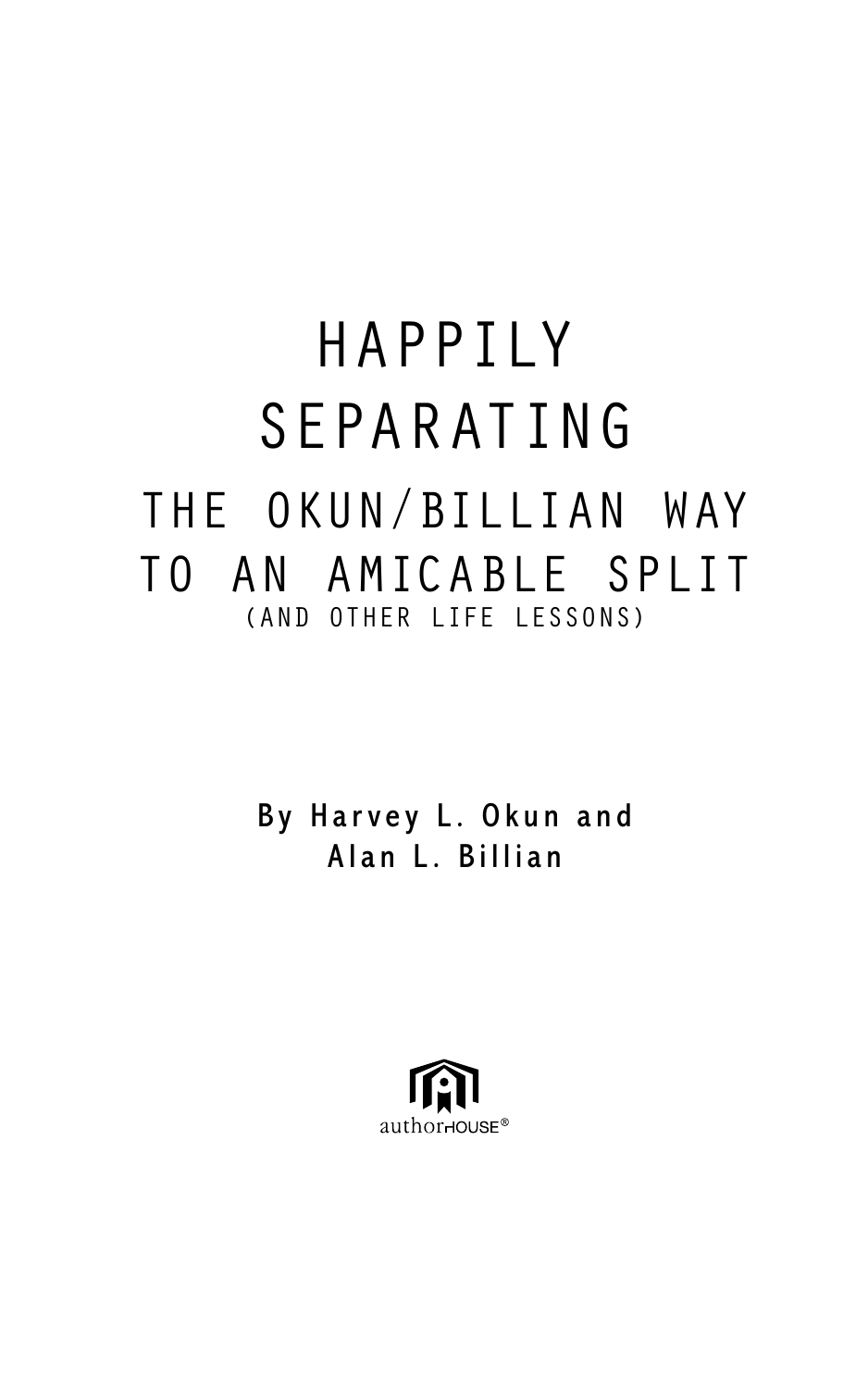*AuthorHouse™ LLC 1663 Liberty Drive Bloomington, IN 47403 www.authorhouse.com Phone: 1-800-839-8640*

*© 2014 Harvey L.Okun and Alan L. Billian. All rights reserved.*

*No part of this book may be reproduced, stored in a retrieval system, or transmitted by any means without the written permission of the author.*

*Published by AuthorHouse 05/16/2014*

*ISBN: 978-1-4969-0614-4 (sc) ISBN: 978-1-4969-0615-1 (e)*

*Library of Congress Control Number: 2014907436*

*Any people depicted in stock imagery provided by Thinkstock are models, and such images are being used for illustrative purposes only. Certain stock imagery © Thinkstock.*

*This book is printed on acid-free paper.*

*Because of the dynamic nature of the Internet, any web addresses or links contained in this book may have changed since publication and may no longer be valid. The views expressed in this work are solely those of the author and do not necessarily reflect the views of the publisher, and the publisher hereby disclaims any responsibility for them.*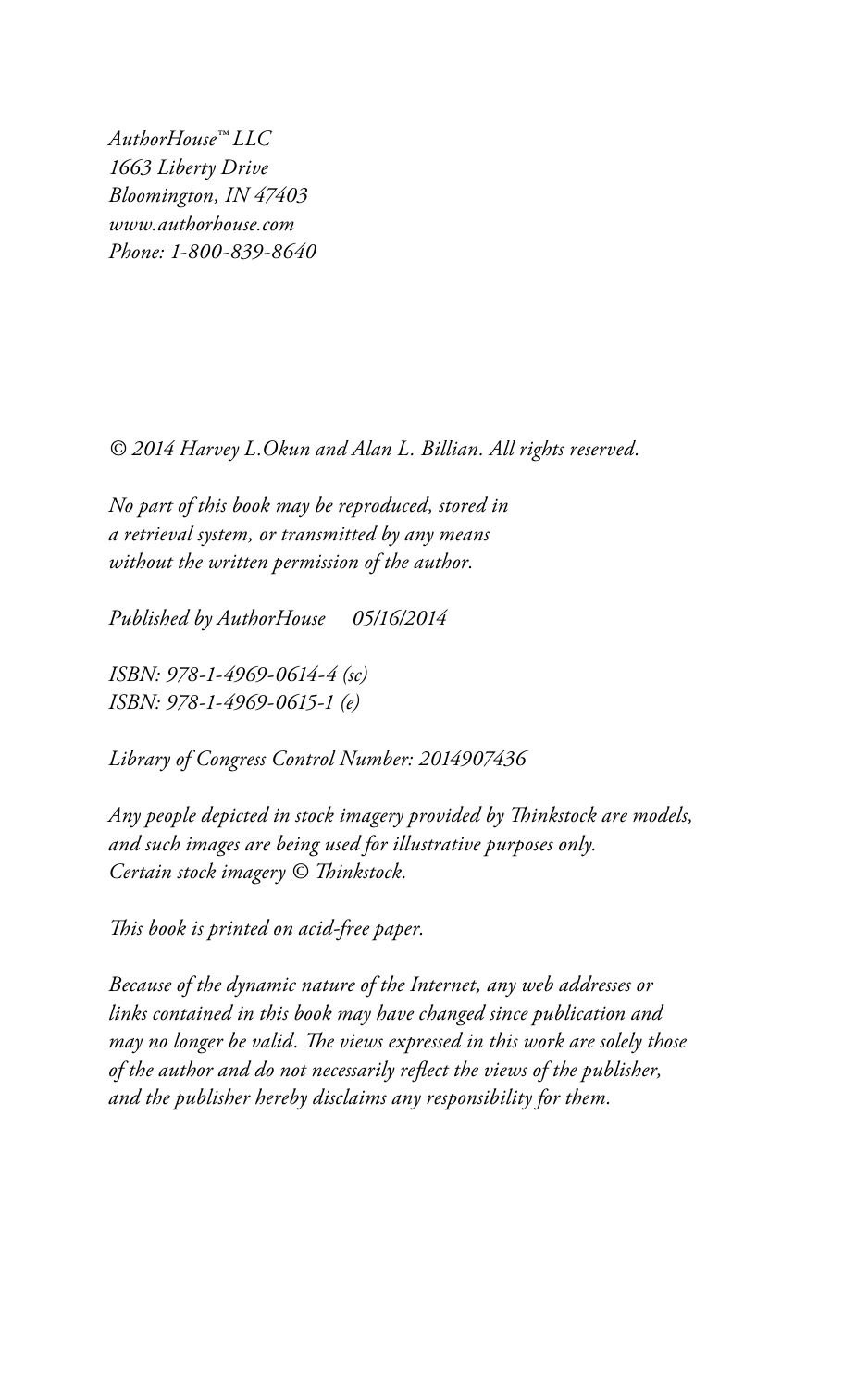## **Contents**

|           | Chapter 1 The Power of Forgiveness<br>and Positive Thinking<br>Written by Harvey L. Okun1                 |
|-----------|-----------------------------------------------------------------------------------------------------------|
| Chapter 2 | Organized Effort<br>Written by Harvey L. Okun9                                                            |
|           | Chapter 3 Confidentiality—Your Secret is Safe<br>Written by Harvey L. Okun 15                             |
|           | Chapter 4 Preserving the One Resource You<br>Can Never Get Back—Your Time<br>Written by Alan L. Billian21 |
| Chapter 5 | Protecting Your Children<br>Written by Harvey L. Okun and Alan L.                                         |
| Chapter 6 | Preserving a Lifetime of Assets<br>Written by Alan L. Billian39                                           |
|           | Chapter 7 Hiring the Right Lawyer                                                                         |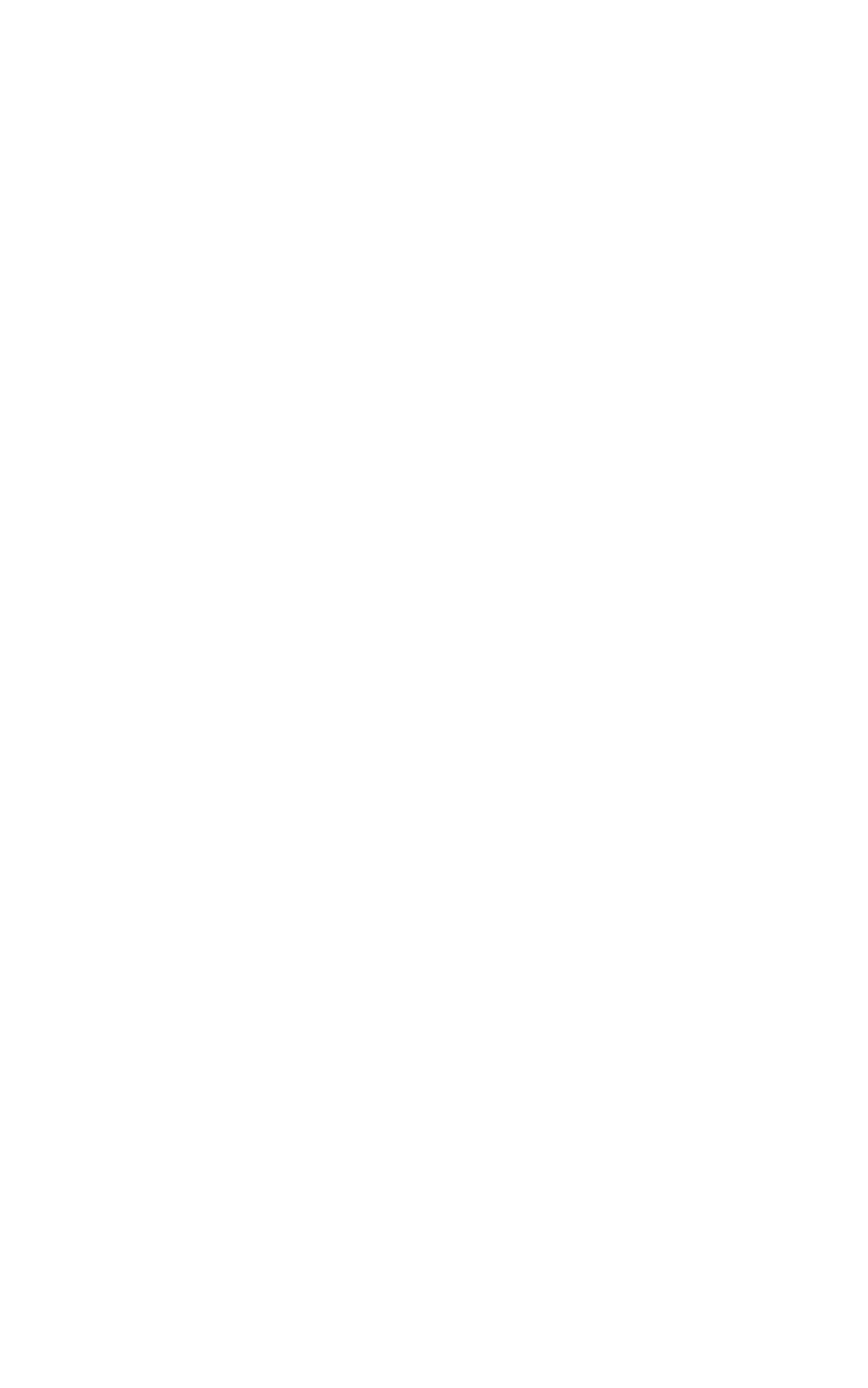### **Forward**

If you are reading our book, you are likely going through a break up of some kind or are contemplating one. The content of this book - the stories, the advice, and life lessons - are the result of more than 50 years of combined legal experiences.

When reading this book, it is important to remember that while we advocate a conciliatory approach to the resolution of your domestic situation, a conciliatory approach does not always work. Sometimes it becomes necessary to seek court intervention and to litigate the resolution of your relationship. It is important to remember, when proceeding with litigation, to do so in a dignified and respectful manner.

There is nothing wrong with being passionate as this demonstrates the depth of your conviction. We are passionate for our clients both in and outside of the courthouse. The fact we are consistently told by judges to "calm down" demonstrates that our passion for our clients has never been questioned.

Writing this book to help you to "happily separate" has become a passion for us as well.

We want to thank our families, colleagues, clients, our Office Manager, Katie Lowman, and our business coach,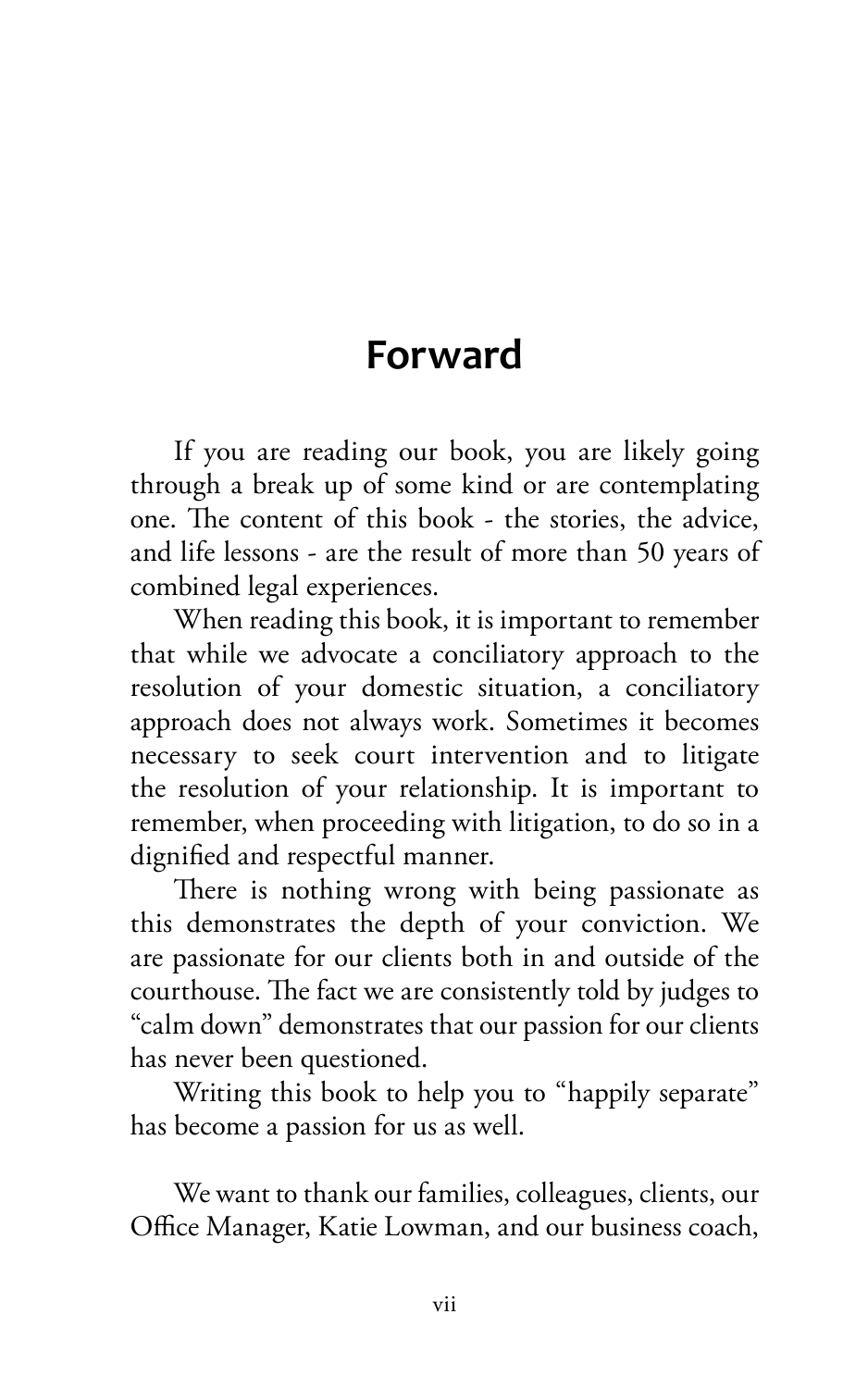Mark Luterman, for their support in the publication of this book.

In reading this book, we hope that you will enjoy our stories<sup>1</sup> and take away a road map for your future success and happiness.

<sup>&</sup>lt;sup>1</sup> Names have been changed to protect client confidentiality.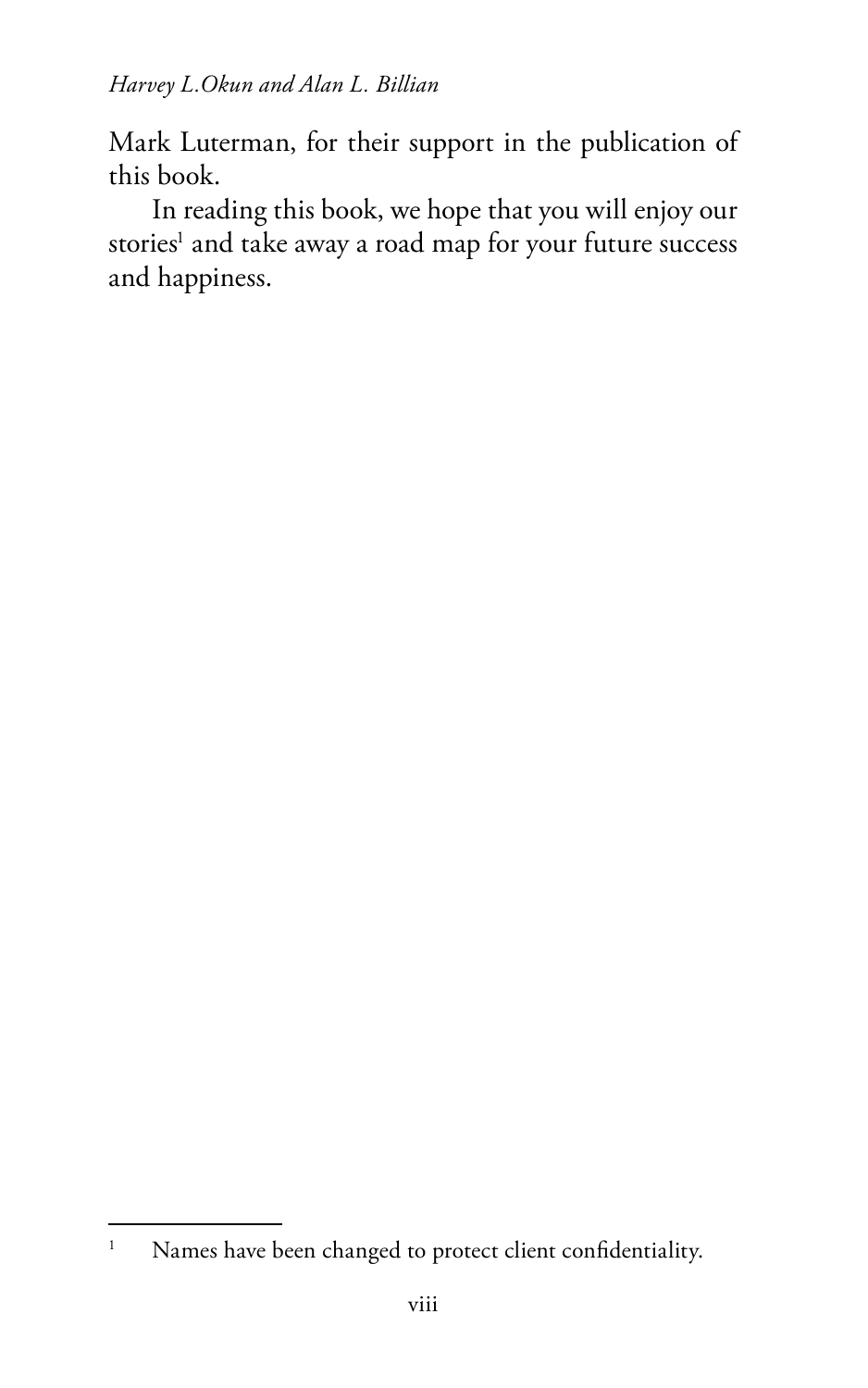## Chapter 1 **The Power of Forgiveness and Positive Thinking**

Written by Harvey L. Okun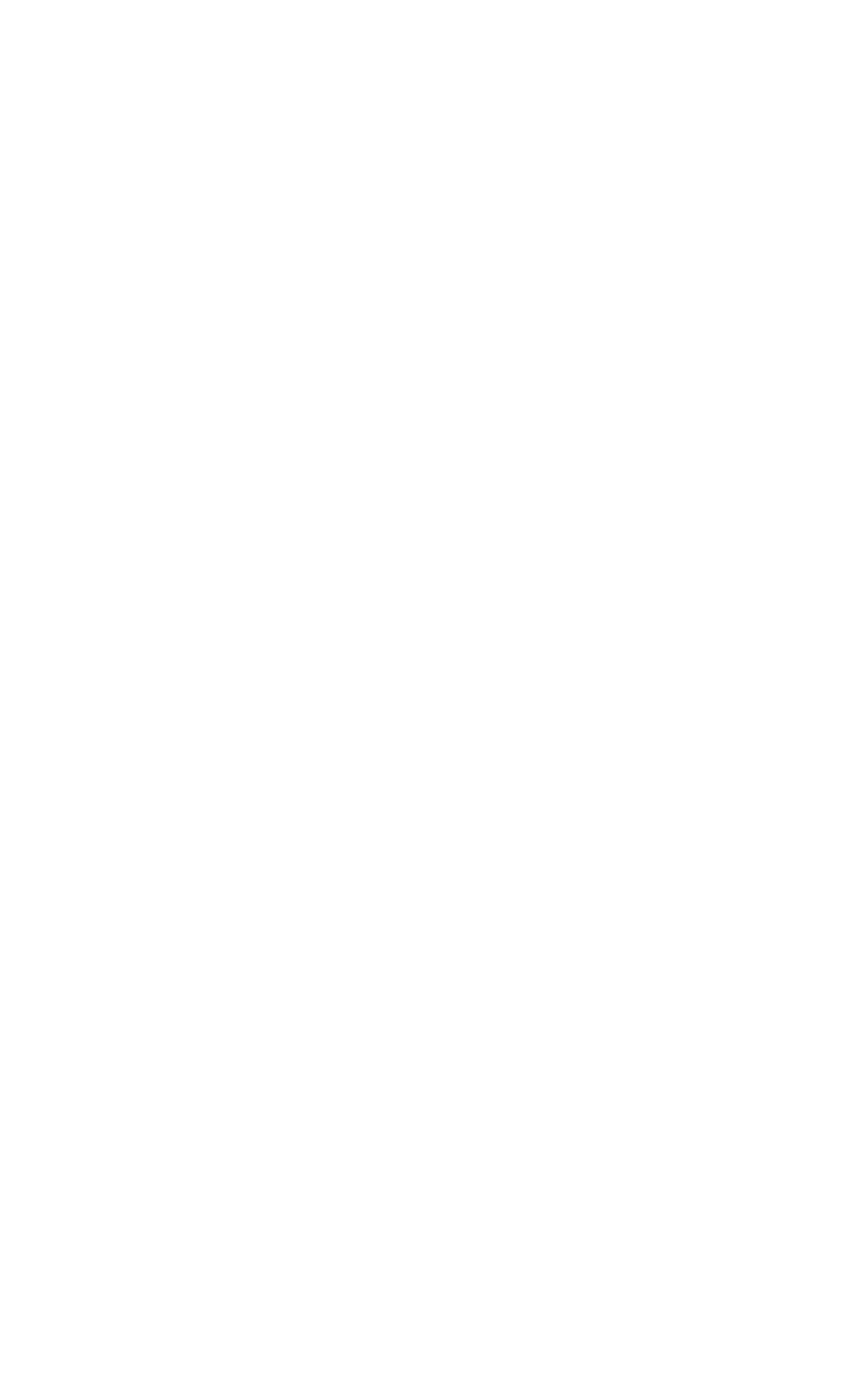*"When you are able to forgive, you release the negative energy that keeps you from thinking positive thoughts. Once you forgive, you move on to the second step and that is to forget. Many people forgive, but they can't forget. One cannot work without the other, which means you need to accomplish both to attain total emotional freedom." Napoleon Hill*

#### **Living a Healthier and Happier Life**

Studies have shown that people who forgive are happier and healthier than those who hold resentment. The research of Dr. Fred Luskin of Stanford University and author of the book, Learning to Forgive, presents evidence that the process of forgiveness can be learned, and the effects of forgiveness are excellent for your mental and physical health. When people forgive, it leads to improved functioning in their cardiovascular and nervous systems.

#### **Second Wife in Foreign Country**

A young married lady came to see me when she discovered, through a very unusual means, that her husband was romantically involved with someone in a foreign country. Her sister received a wedding invitation from the husband's new bride to be. To further complicate the matter, the sister discovered that they actually had a ceremony, which the husband called a ceremony of love, and not a wedding ceremony, in a foreign country. The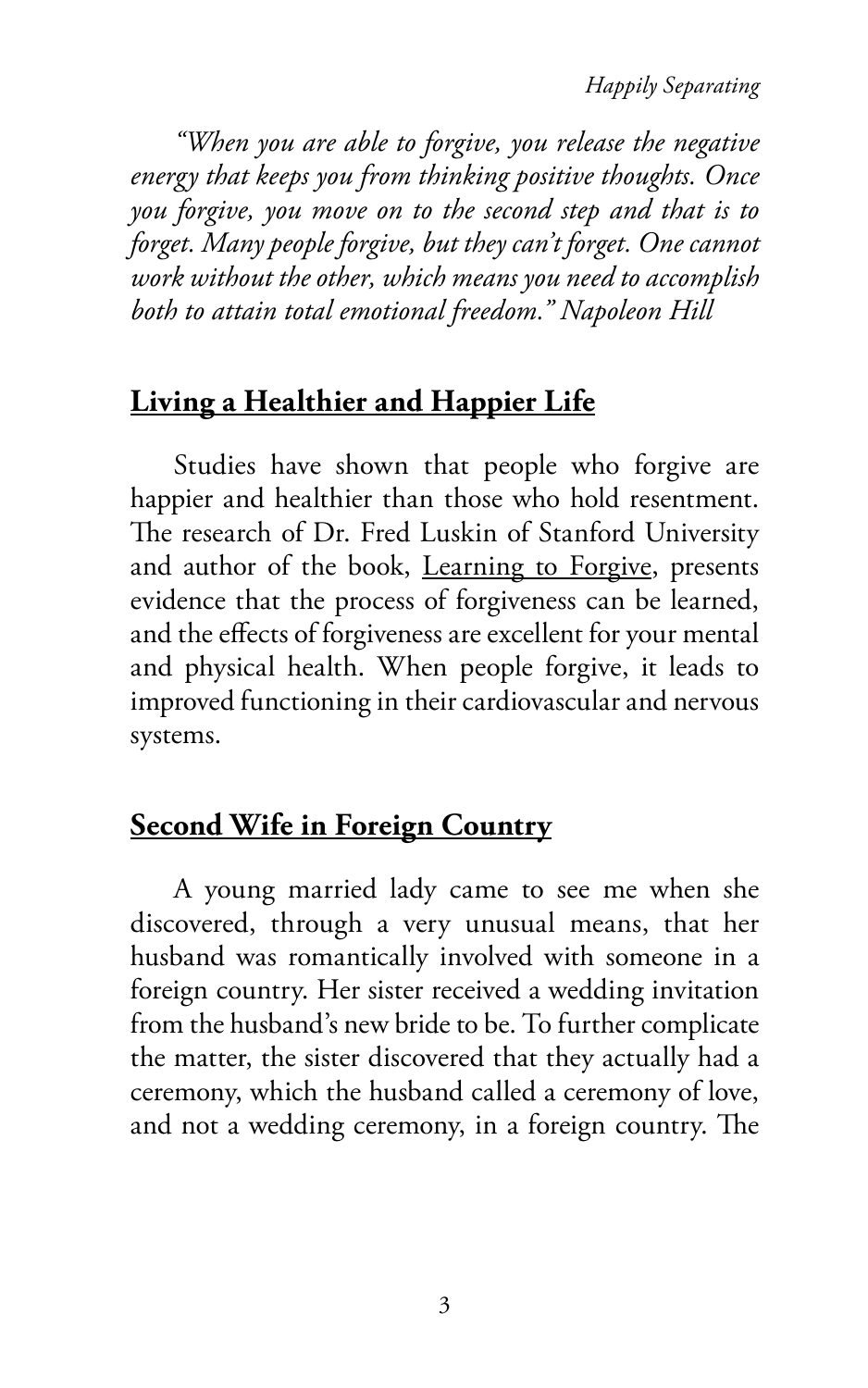ceremony itself was on YouTube2 , so anyone who had access could watch it. Eventually my client actually saw the ceremony. It certainly looked like a wedding ceremony to her and me, but the husband, through his lawyer, continued to say it was just a ceremony of love. Our client was able to set aside these facts, and forgive her husband enough that they were able to resolve their property issues and to obtain an uncontested divorce.

#### **Chutzpah**

My client was the husband/father who found out that his wife was having an affair, and actually charged gifts on his credit card, including a motorcycle for her boyfriend. They have words for that, ranging from unmitigated gall, nerve, and the Yiddish expression "chutzpah." My client still had feelings for his wife, and since he was the far better parent, I was able to obtain primary physical custody for him. He forgave his wife and set aside his negative feelings about the affair, because he knew it was

<sup>&</sup>lt;sup>2</sup> What should be remembered in this case is the risk of putting yourself out there in any type of social media has become one of Divorce lawyers' favorite weapons. It is amazing to us how individuals disclose their most intimate details of their lives on social media websites such as Facebook. It is very easy now to access anyone's Facebook page to find incriminating evidence against the opposing party. Our advice to our clients is not to use social media sites during the entire separation process. You have a right to expect your attorney to keep everything confidential, but you also must exercise that same obligation yourself.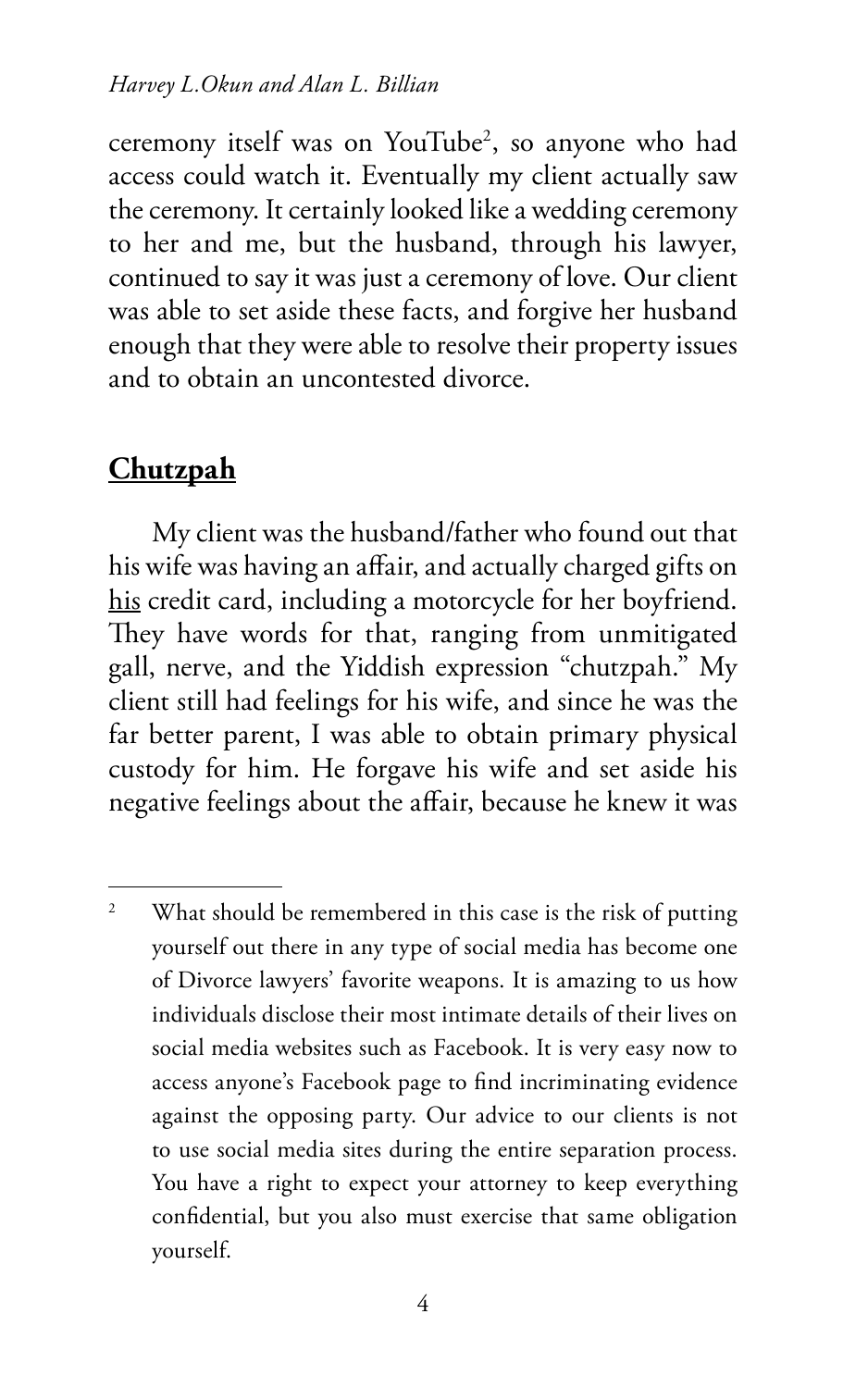in the best interests of his children that they spend time with their mother.

#### **Focus on the Future**

In any breakup there are strong feelings that are present. The job of the attorney is to have his or her client focus on the future, not the past. It is important for the attorney to be able to teach the client that there is no point in focusing on the past.

We have a sign in our office that says, "It is what it is." You can't have the philosophy of, "I could have done this, I should have done that." This accomplishes nothing. You are in the present, and you are concerned about the future. You can't spend negative energy thinking about the past.

#### **The First Day of the Rest of Your Life**

I tell my clients when they come in, that this is the beginning of the rest of their lives. There are two parties in any separation. In some cases, one is the individual who has already moved on. He or she has planned what was going to happen in his or her life. The other party, "the one who was blindsided", to some degree at least, was not aware of the feelings of the other spouse to the point where he or she was ready to actually leave.

Marriages and relationships aren't perfect, and no one who's realistic should think that they are. However, things happen and there are situations where the parties grow apart, and one of the parties may not be as aware as the other as to what the feelings of the other spouse are until it is too late. However, once someone makes up their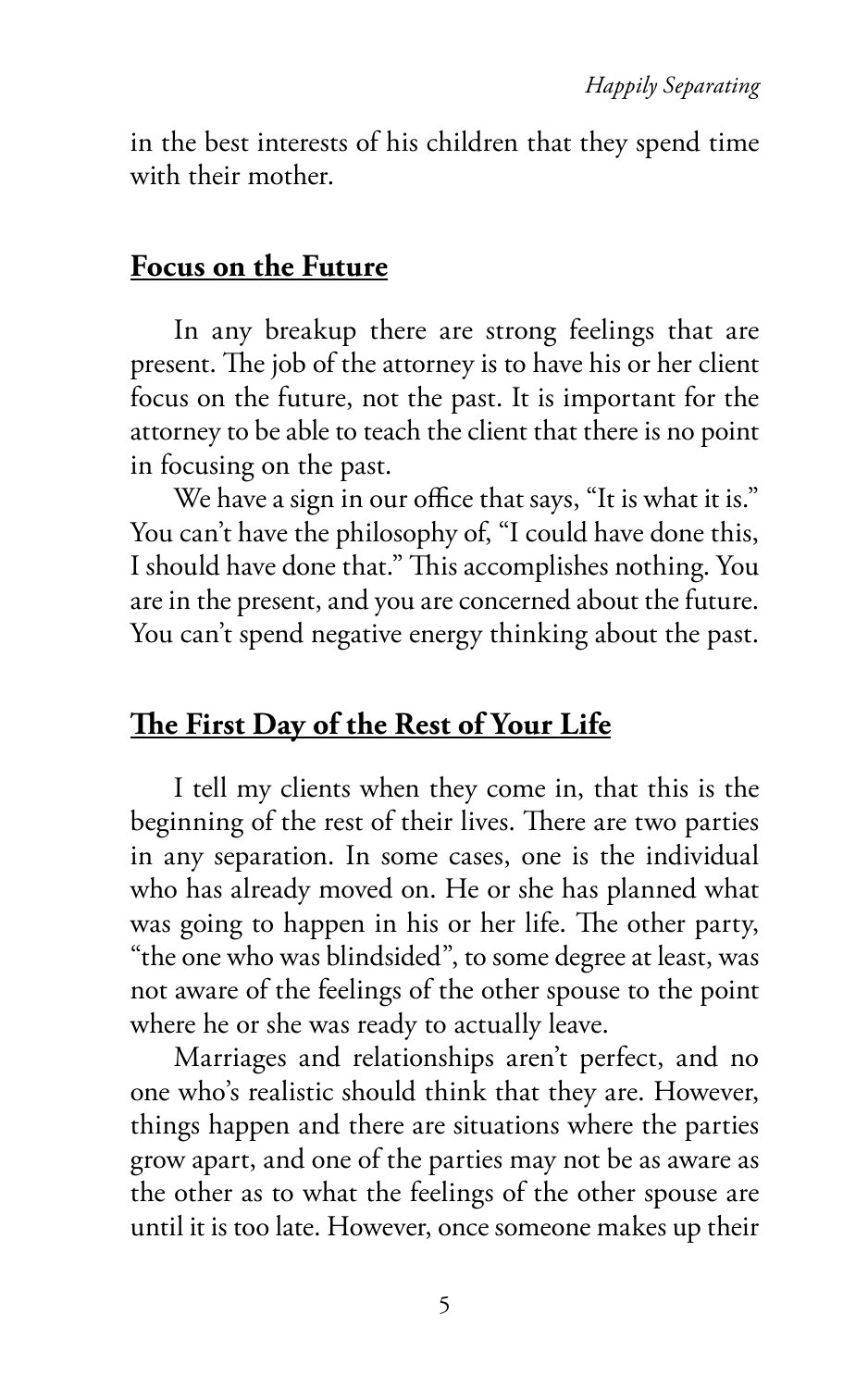mind, there is no point in trying to waste energy in having them change their feelings, because only the individual is able to change the way they feel. Also, it is important to realize that negative energy and a negative person will bring down the positive person every time.

If there is negativity in your relationship, and it cannot be resolved, it is better for both parties, and where children are concerned, for their children to move on, because some people stay too long for the sake of their children. I was one of them.

What I have realized is that the happier you are, the happier your children will be, because one of your responsibilities as a parent is to teach your children what a good relationship is. It is not to stay in a bad relationship, and have them think that this is what they have to look forward to. You certainly are not helping either yourself or your children if you take that position.

#### **Our Personal Experiences**

One of the reasons we became Family Law attorneys is a result of our personal experiences in our own divorces. We wanted to help other people to make their separation as positive as possible. Along these lines, in any marriage, there are perceptions and misperceptions. No one is totally perfect in any situation, nor is the other person totally at fault. However, it really does not matter why the parties separate. What is important is that their separation does not adversely affect their children and their future relationships.

What is significant is that once someone realizes that they have made a mistake, whether it is after six months, five years, ten years, twenty years, that they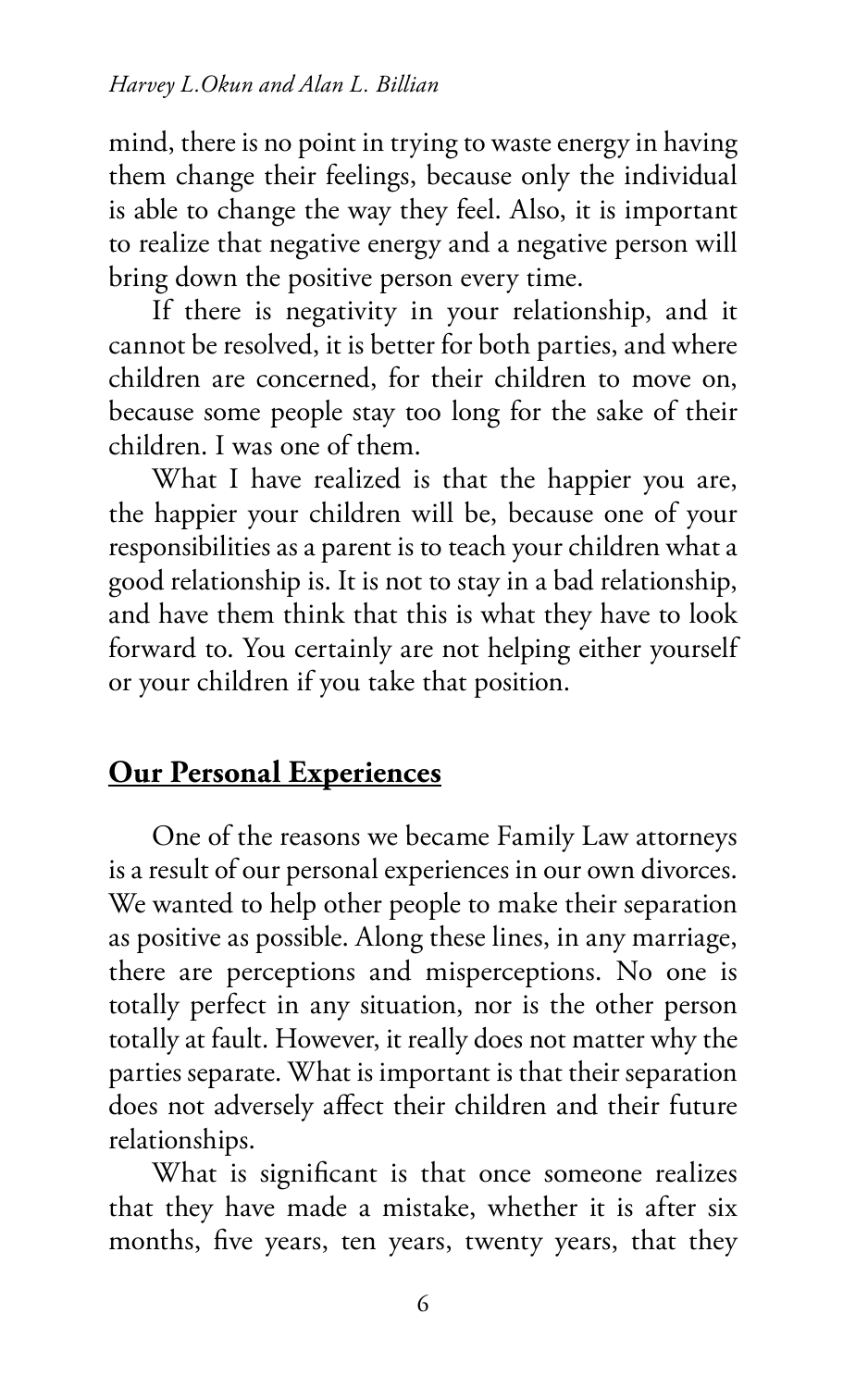at least act on it in a proactive manner. Do not have everyone in the relationship stay miserable, because that will not accomplish anything for anybody. If you are concerned about your children, you should give them what is considered to be a good example of what happiness is. In my case, I am now incredibly happily married, and my children from my prior marriage see that. They are happy for me and for themselves.

Fortunately, my three older children have met wonderful spouses so I now have two excellent sons-inlaw and a great daughter-in-law. I am thrilled how happy they are, and hope that their marriages are as satisfying as my current marriage. Furthermore, I am blessed with having a fourteen year old daughter with my wife, who is the biggest blessing I could ever have imagined.

It is also important to note here that the new wife, as in my case, or new husband, has to be the type of person who loves your children. That is a prerequisite. If that is not the case, there is really no hope for your second marriage either. It is important and gratifying to see that my wife and my older children have a great relationship. My youngest daughter was the flower girl at both of my older daughters' weddings. She graduated to be a junior bridesmaid at my son's wedding.

I cannot adequately express the joy that I have when I see how well all of my children, as well as now my grandchildren, interact in an incredibly loving manner. Moreover, this is the hope for the future in any kind of separation, that there is a light at the end of the tunnel. Even though you may not have been happy during your first relationship, there is an excellent chance that you will be happy in the future. This is why you do not stagnate in a relationship that is not happy for the parties. It is good